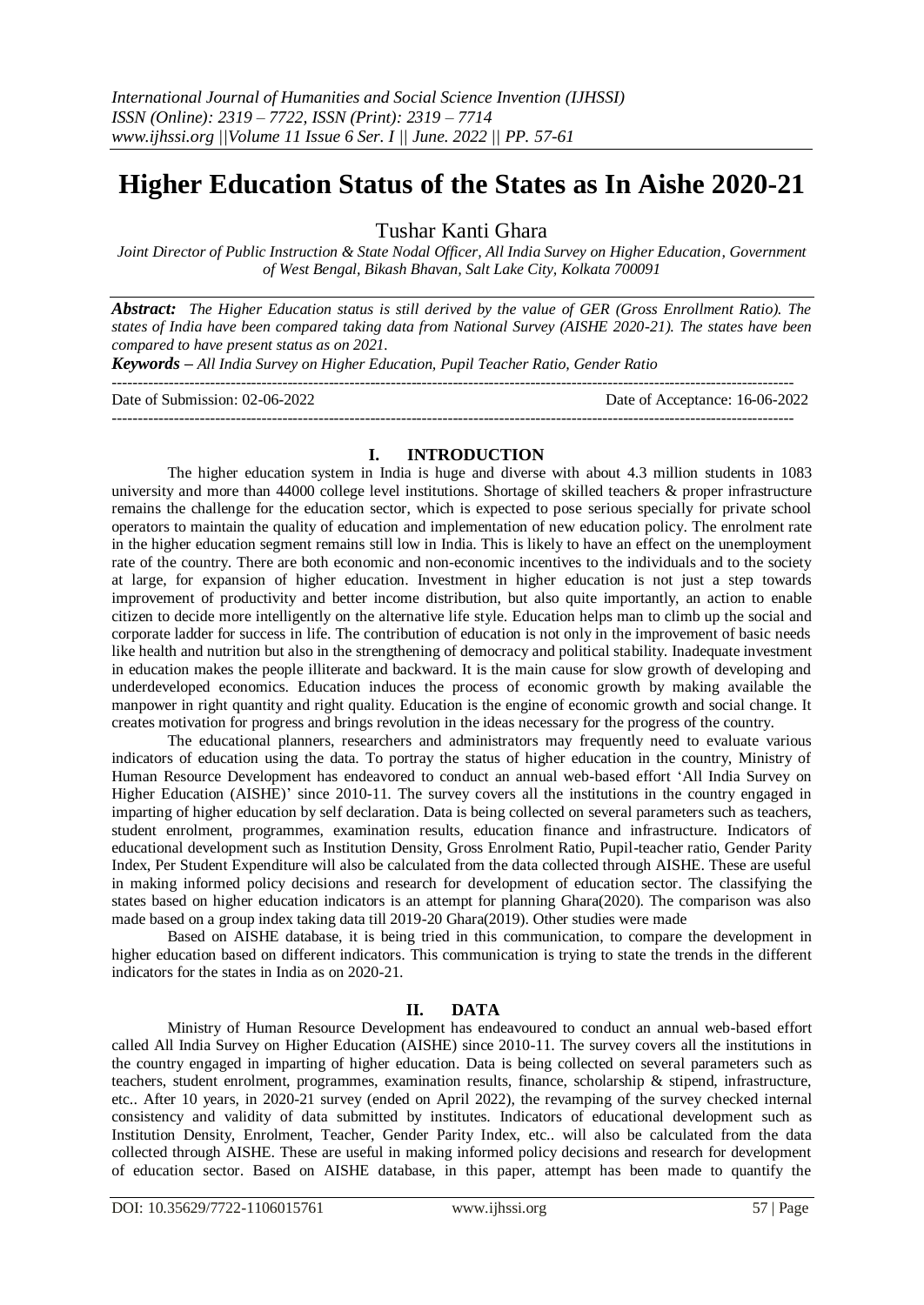development in higher education of the states. It is intended to have idea using data from 2020-21. Data for 2020-2021 is provisional (as on 01.06.2022) and linearly estimated for the non-response HEIs. The reports and raw data of AISHE are being used. lt is being considered the variables like number of universitiescolleges/institutions, number of students enrolled, etc.

### **III. RESULT**

AISHE 2020-21 data has yet been officially published. Reports are available on date basis both on State level and inter-states. Based on AISHE 2020-21 data, the following variables have been considered just to compare inter-state comparison – number of universities, number of colleges, percentage of urban institutions, total enrolment (from all institutes), total number of teachers, percentage of female teachers, gender ration (female : male students), number of students getting scholarship/s(any) and number of students taken educational loan.

Considering number of universities in a state, 4 groups have been taken as less than 25, 25 to 50, 50- 75 & 75 and above universities (Figure-1). It is observed than irrespective of area of the state and population of the state, Gujarat, Rajasthan and Uttar Pradesh having more than 75 universities while the states like Sikkim, Arunachal Pradesh, Megalaya, Nagaland, Manipur, Mizoram and Tripura has less than 25 universities. Taking number of colleges in a state have been grouped into 4 groups like more than 3500, 2000 to 3500, 500 to 2000 and less than 500 colleges(Figure-2). In the states like Maharastra, Karnataka and Uttar Pradesh having more than 3500 colleges; Tamil Nadu, Andhra Pradesh, Gujarat, Rajasthan and Maharastra having 2000 to 3500 colleges; Punjab, Haryana, Delhi, Bihar, Chhatrisgarh, Telengana, Odissa, West Bengal and Assam having 500 to 2000 colleges; rest of the states having less than 500 colleges.



Taking number of urban colleges in a state have been grouped into 4 groups like more than 60, 45 to 60, 30 to 45 and less than 30 colleges(Figure-3). In the state Karnataka having more than 60 colleges; Uttar Pradesh, Tamil Nadu, Kerala, Uttarakhand and Himachal having less than 30 colleges. In view of enrolment(Figure-4), maximum enrolment or maximum share of india's enrolment are from Maharastra, Tamil Nadu and Uttar Pradesh; least are in the states like Ladakh, Jammu & Kashmir, Himachal Pradesh, Arunachal Pradesh, Nagaland, Manipur, Meghalaya, Mizoram and Tripura.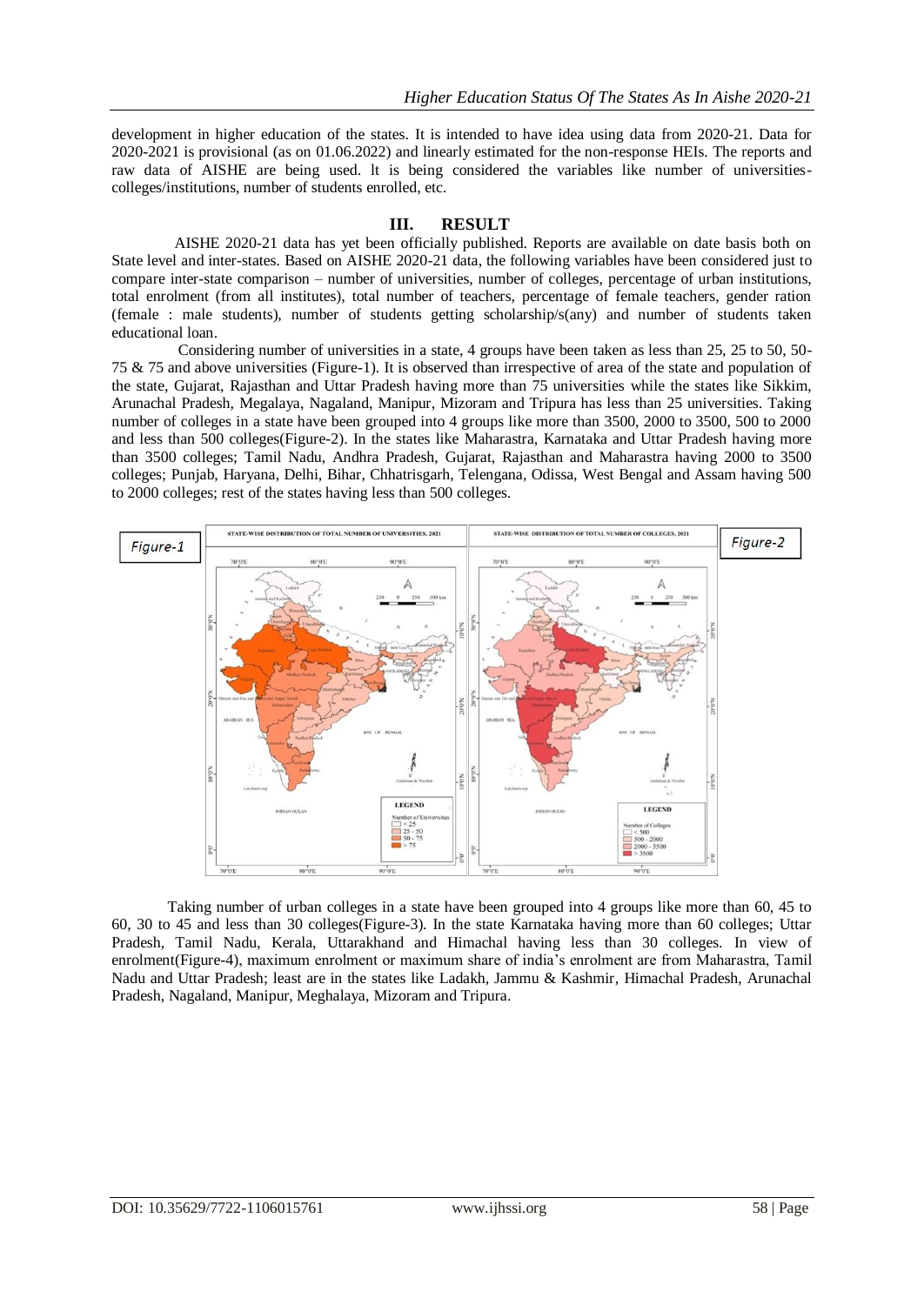

In view of number of teachers(Figure-5), maximum number of teachers are from Maharastra, Tamil Nadu, Karnataka and Uttar Pradesh; least are in the states like Ladakh, Arunachal Pradesh, Nagaland, Manipur, Meghalaya, Mizoram and Tripura. In view of percentage of female teachers(Figure-6), maximum percentage of female teachers are from Kerala; least are in the states like Ladakh, Uttarakhand, Rajasthan. Uttar Pradesh, Bihar, Jharkhand, West Bengal, Odissa, Andhra Pradesh and Tripura.



In respect of Gender ration in enrolment(Figure-7), maximum are from Kerala, Chhatrisgarh, Ladakh, Himachal Pradesh, Meghalaya and Nagaland; least are in the states Maharastra, Rajasthan, Gujarat, Madhya Pradesh, Andhra Pradesh, Arunachal Pradesh, Manipur and Tripura. In respect of number of students getting scholarship (Figure-8), maximum are from Tamil Nadu, Maharastra and Uttar Pradesh; least are in the states Meghalaya, Arunachal Pradesh, Nagaland, Mizoram, Goa, Manipur and Tripura.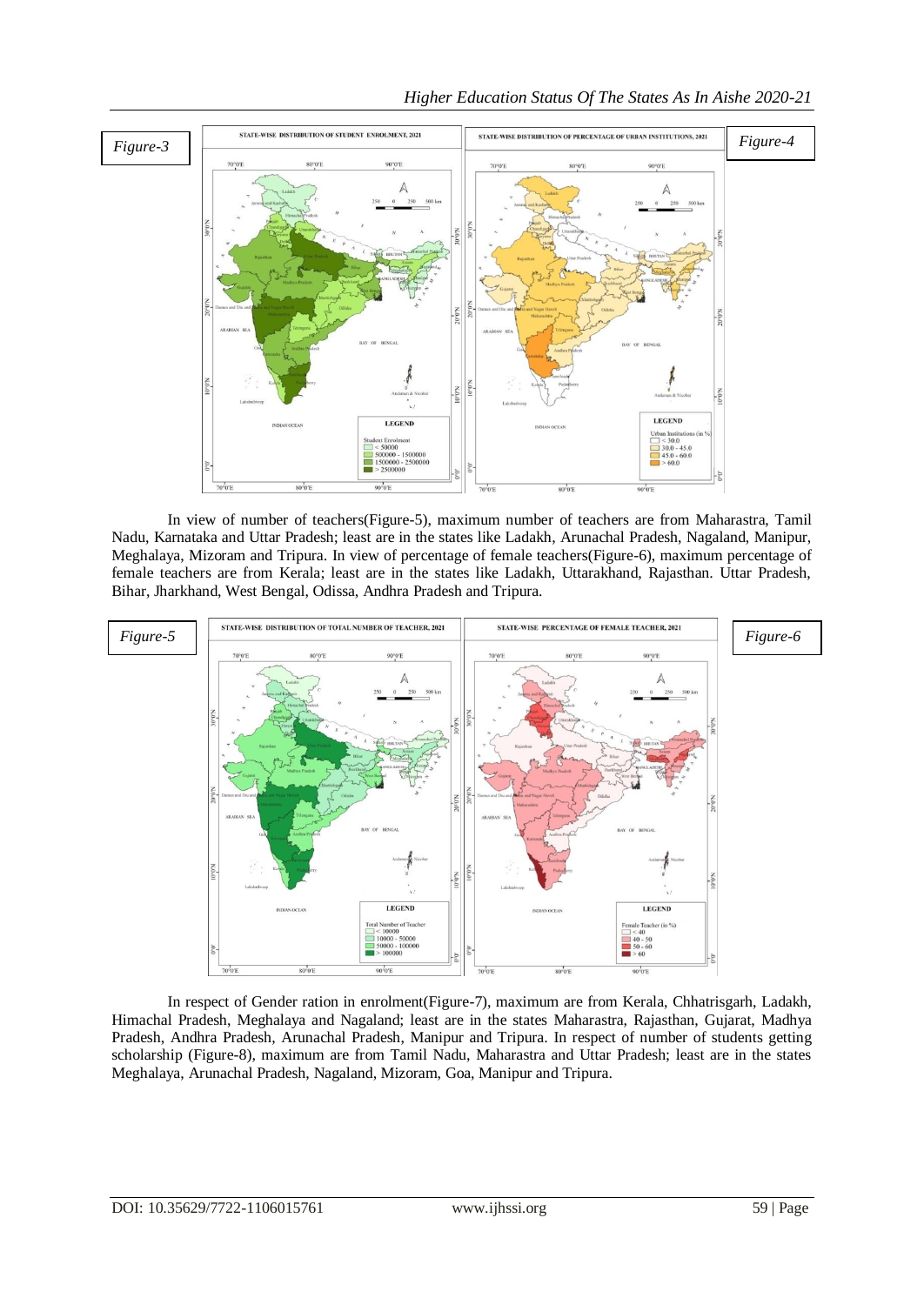

In respect of number of students availing educational loan (Figure-9), maximum are from Tamil Nadu, Karnataka and Bihar; least are in the states Meghalaya, Sikkim, Assam, Mizoram, Ladakh, Jammu & Kashmir, Haryana, Rajasthan, Manipur and Tripura. In view of Pupil Teacher Ratio (Figure-10), more than 60 in Bihar; between 40 to 60 in Jharkhand; between 20 to 40 in Ladakh, Himachal Pradesh, Uttarakhand, Haryana, Delhi, Rajasthan, Uttar Pradesh, Gujarat, Madhya Pradesh, Chhatrisgarh, Maharastra, Odissa, West Bengal, Arunachal Pradesh, Assam, Megalaya, Kerala, Manipur and Tripura; less than 20 in Punjab, Telengana, Karnataka, Andhra Pradesh, Tamil Nadu, Nagaland and Mizoram.



## **REMARKS**

The states are being looked in respect AISHE 2020-21 on 10 variables. The variables are primary in nature. In the light of the variables, Uttar Pradesh and Karnataka may be treated as better states in terms of the volume and other progression of higher education. The indicator based anaysis is yet to be made. Also district level analysis may be taken up for gauging the development of higher education at micro level.

*Acknowledgement : I am thankful to Dr Somnath Majhi for his sincere help in preparing maps using GIS software.*

#### **REFERENCE**

- [1]. All India Survey on Higher Education, MHRD, Govt. on India: www.aishe.gov.in
- [2]. Bhandari, P (2012), Refining State Level Comparisons in India, Working Paper Series, Planning Commission, India
- [3]. Educational Statistics at a glance (2014), MHRD, Government of India
- [4]. Everitt, Brian (2011). Cluster analysis. Chichester, West Sussex, U.K: Wiley vi.